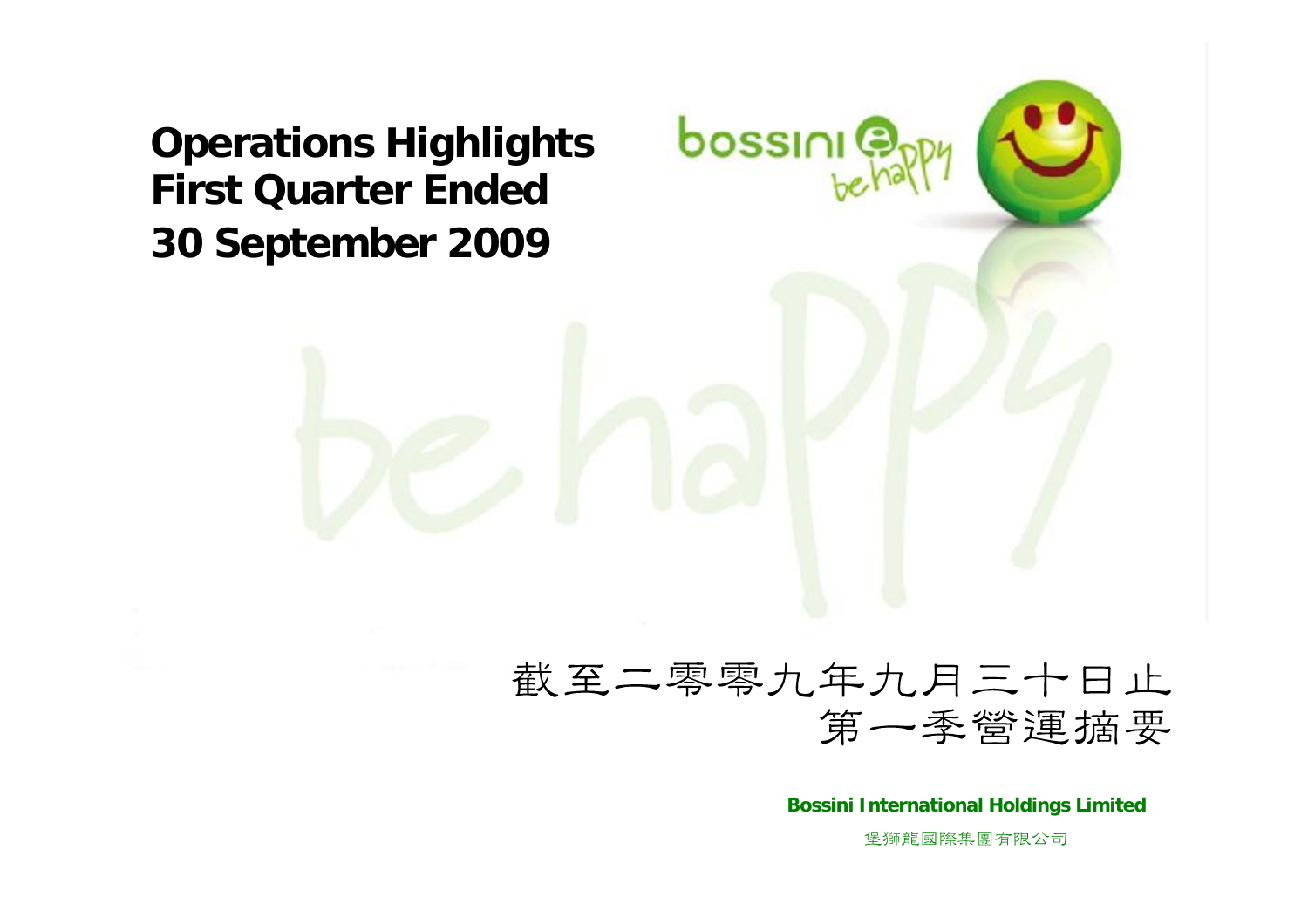## **regional retail same store sales and GP growth**

*3 months ended 30 September 2009*

截至二零零九年九月三十日止三個月

|                     | Sales 銷售額 |        | $GP \not\equiv \neq \neq$ |  |
|---------------------|-----------|--------|---------------------------|--|
| Hong Kong 香港        |           | $+3%$  | $-2%$                     |  |
| Mainland China 中國大陸 |           | $-9%$  | $-24%$                    |  |
| Taiwan 台灣           |           | $-8%$  | $-11%$                    |  |
| Singapore 新加坡       |           | $+4%$  | $-5%$                     |  |
| Malaysia 馬來西亞       |           | $-15%$ | $-15%$                    |  |
| Total 合共            |           | $-1%$  | $-7%$                     |  |

*Note:*<br>*Dote: Same store sales & GP growth are the comparisons of sales & GP of the same stores having full month operations in comparable periods***<br>同店銷售額及毛利增長為相同店舖於比較期內完整月份之銷售額及毛利比較**